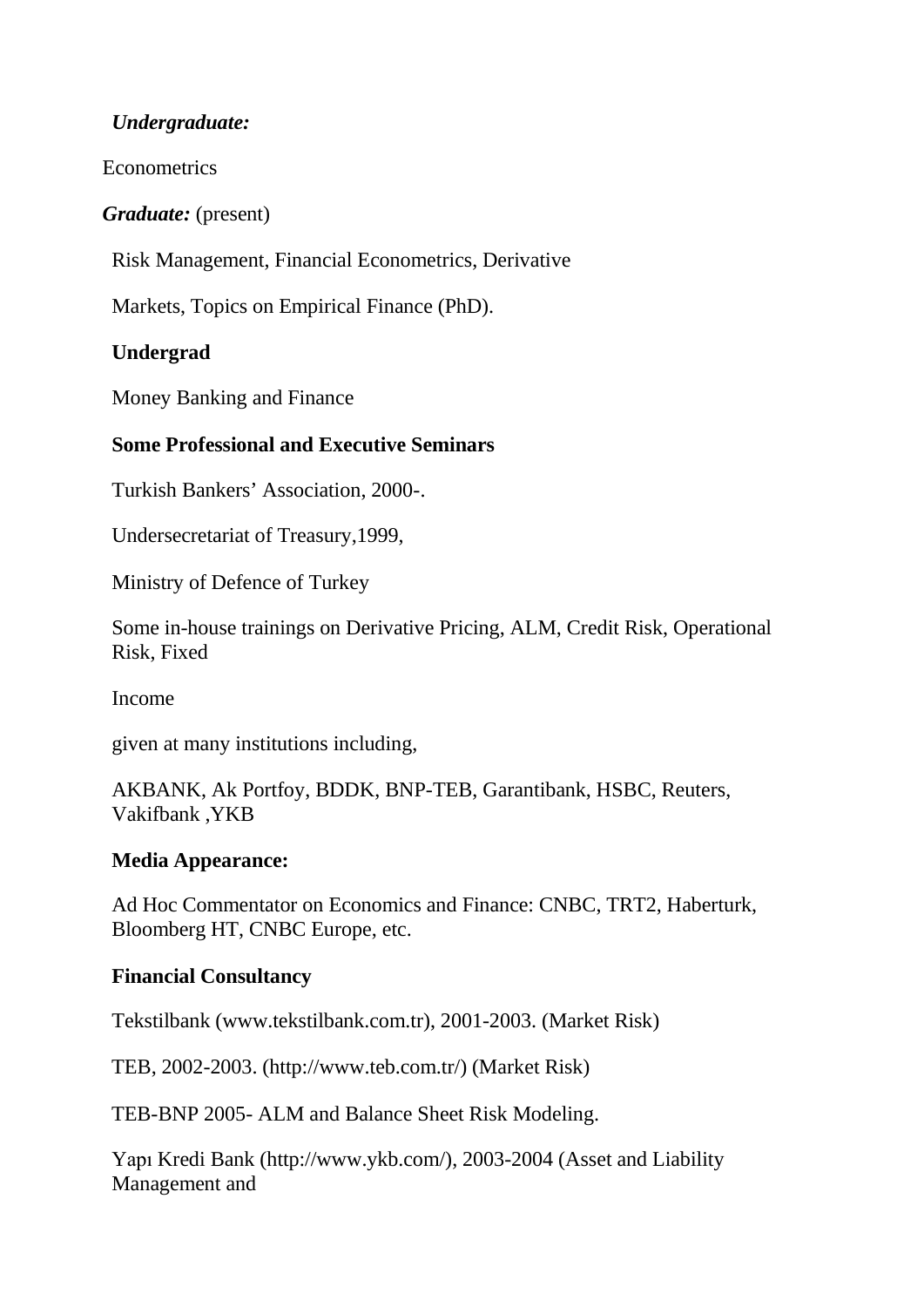Market Risk)

Akbank, (www.akbank.com.tr), 2003-2004 (Credit Risk)

Akbank, 2004-2005 (Market Risk)

Akbank, 2006- (ALM and Liquidity Risk)

Ak Asset Management , 2007-2010,

HSBC Asset Management, 2008-2010.

Riskturk 2001- [\(http://www.riskturk.com/\)](http://www.riskturk.com/))

BDDK, 2006-2009.

Undersecretariat of Treasury, 2007-2010

# **Refereed for**

*Journal of Business and Economic Statistics* (2) *Japan and the World Economy Computational Statistics and Data Analysis International Journal of Economics and Business Energy Economics International Review of Financial Economics Emerging Market Finance and Trade (2) Turkish Bankers' Association Turkish Insurance Association Central Bank Review Dogus University Journal* **Research Interests**

• Financial Econometrics, Quantitative Finance